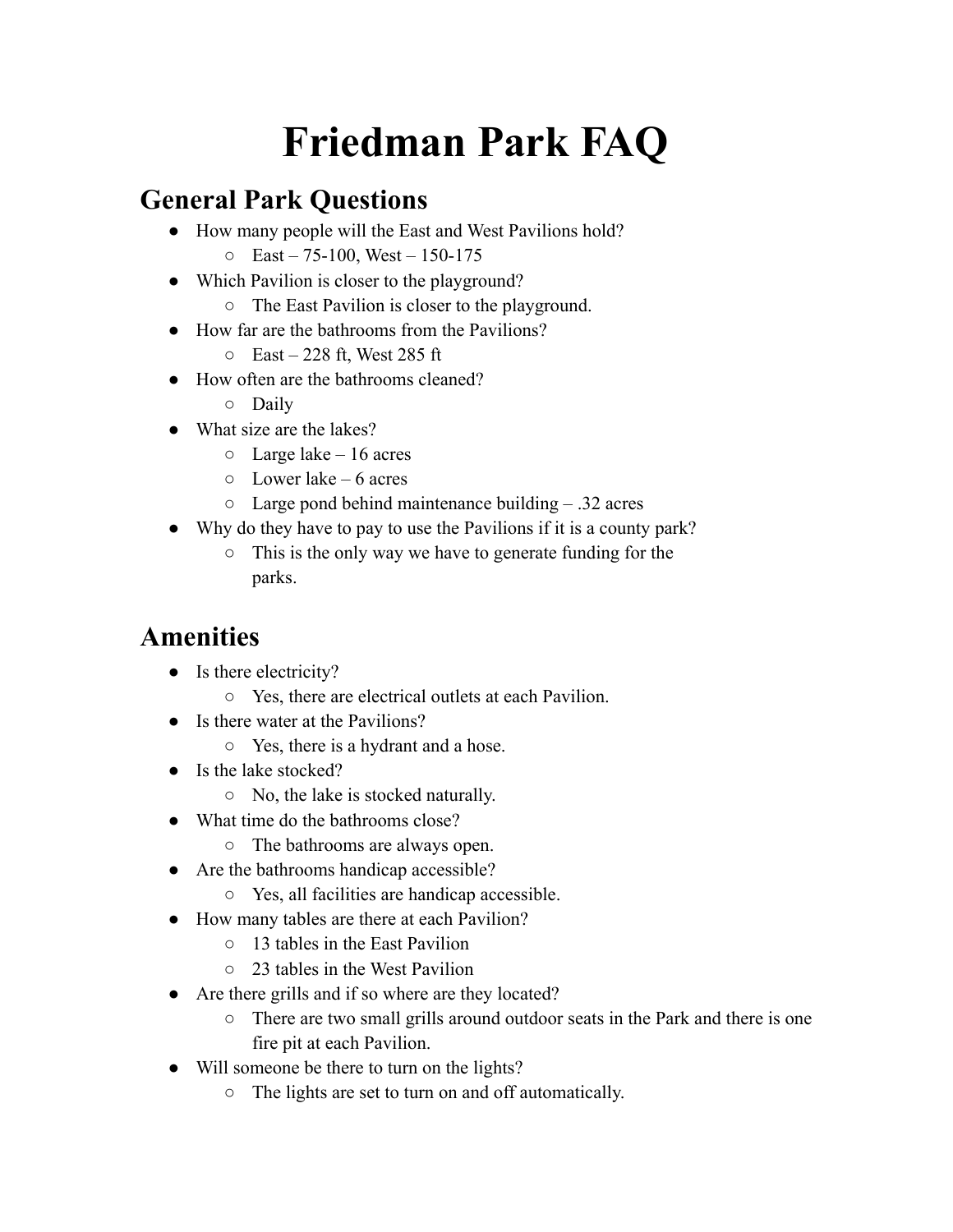- How many parking spaces are available?
	- There are 220 paved spaces and overflow grass parking is available with Parks Board approval.

#### **Permitted Activities**

- Can I bring a bounce house?
	- Yes, with a Pavilion rental.
- Can I bring a volleyball net, corn hole, outdoor games, etc.?
	- Yes, games can be set up in the grass.
- Can I have food trucks during my rental?
	- Yes, food trucks are permitted, however, there is an additional \$50 charge to your Pavilion rental. More information will be given at time of rental if needed.
- Can we bring our own grill?
	- Yes
- Can we use the fire pit?
	- Yes, if you have rented the Pavilion.
- Can the tables be rearranged?
	- Yes
- Can we have a DJ?
	- Yes, as long as you do not disturb the other rentals, park goers, or residents.
- Can we have water balloons?
	- Only biodegradable balloons are permitted.
- Can we have alcohol?
	- Yes, bringing your own requires no extra steps, however alcohol being served requires compliance with state laws. See rental agreement for more details.
- Can we have glass bottles?
	- No, glass bottles are prohibited.
- Can I fish in the lake?
	- Yes, in designated areas only.
- Can I kayak in the lake?
	- No kayaking is allowed.
- Can I swim in the lake?
	- No swimming is allowed in the lake.
- Do I need a fishing license to fish in the lake?
	- All State laws must be followed.
- Can we use golf carts on the trails?
	- No motorized vehicles are allowed on trails, grass, or walking paths.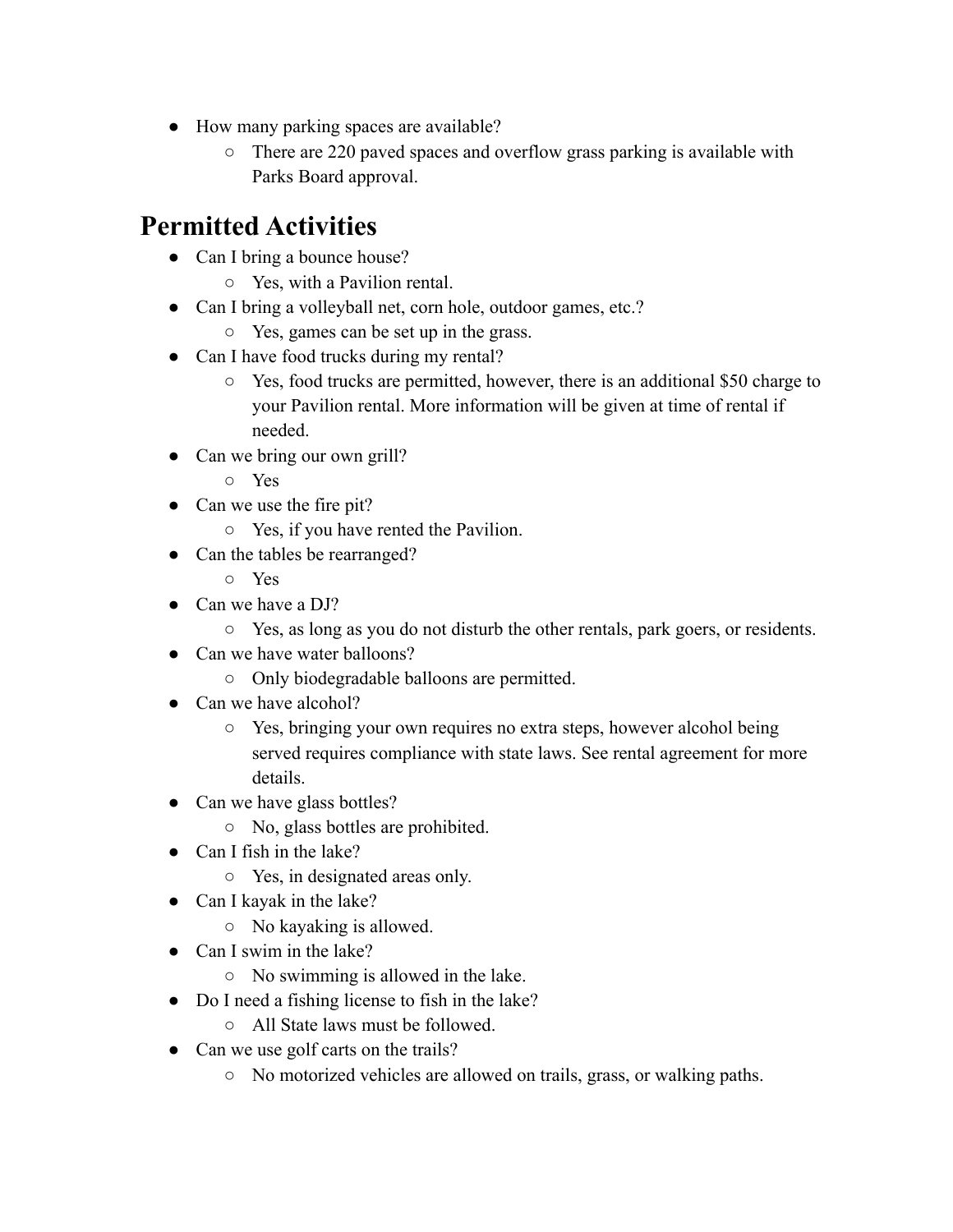## **Rental Procedures**

- Do renters clean out the grill?
	- Yes
- Do renters clean out the fire pit?
	- No
- Does Friedman Park take out the trash at the Pavilions or does the renter take it?
	- The Parks Department picks up trash, all trash must be bagged.
- Do renters have to bring their own supplies for the fire pit?
	- Yes
- What hours can renters use the Pavilions?
	- Rentals are from 9:00 am to 10:00 pm
- What can renters do to set up for an event prior to 9 am?
	- Permission is needed to set up early for an event.

# **Rental Policies**

- What is the cancellation policy?
	- We have a 30 day cancellation policy
- Can a Pavilion reservation be made online?
	- There are currently no online reservations for Friedman Park, but you can put in a request on the website: FriedmanPark.com
- Do renters have to have insurance to rent the Pavilions?
	- No, not for a small event.
- Does Friedman Park allow half day rentals?
	- No, all rentals are for the full day.
- How does the renter pay for the rental?
	- You can pay by credit card or by check.
- Where does the renter turn in their rental agreement?
	- $\circ$  A signed copy can be emailed to eruebl@warrickcounty.gov or mailed to or dropped off at Friedman Park Event Center. Use the Contact Us page on the website to schedule a time to drop off the agreement.
- Can the renter get a physical copy of the rental agreement?
	- Hard copies are available at the Friedman Park Event Center.
- Can a renter move their event?
	- Events can be moved with Parks Board approval.
- What if it rains on the day of the renter's event?
	- There is no rain out policy.
- If the renter moves their date due to weather but there is no availability will the renter get a refund?
	- Refunds are at the discretion of the Parks Board.